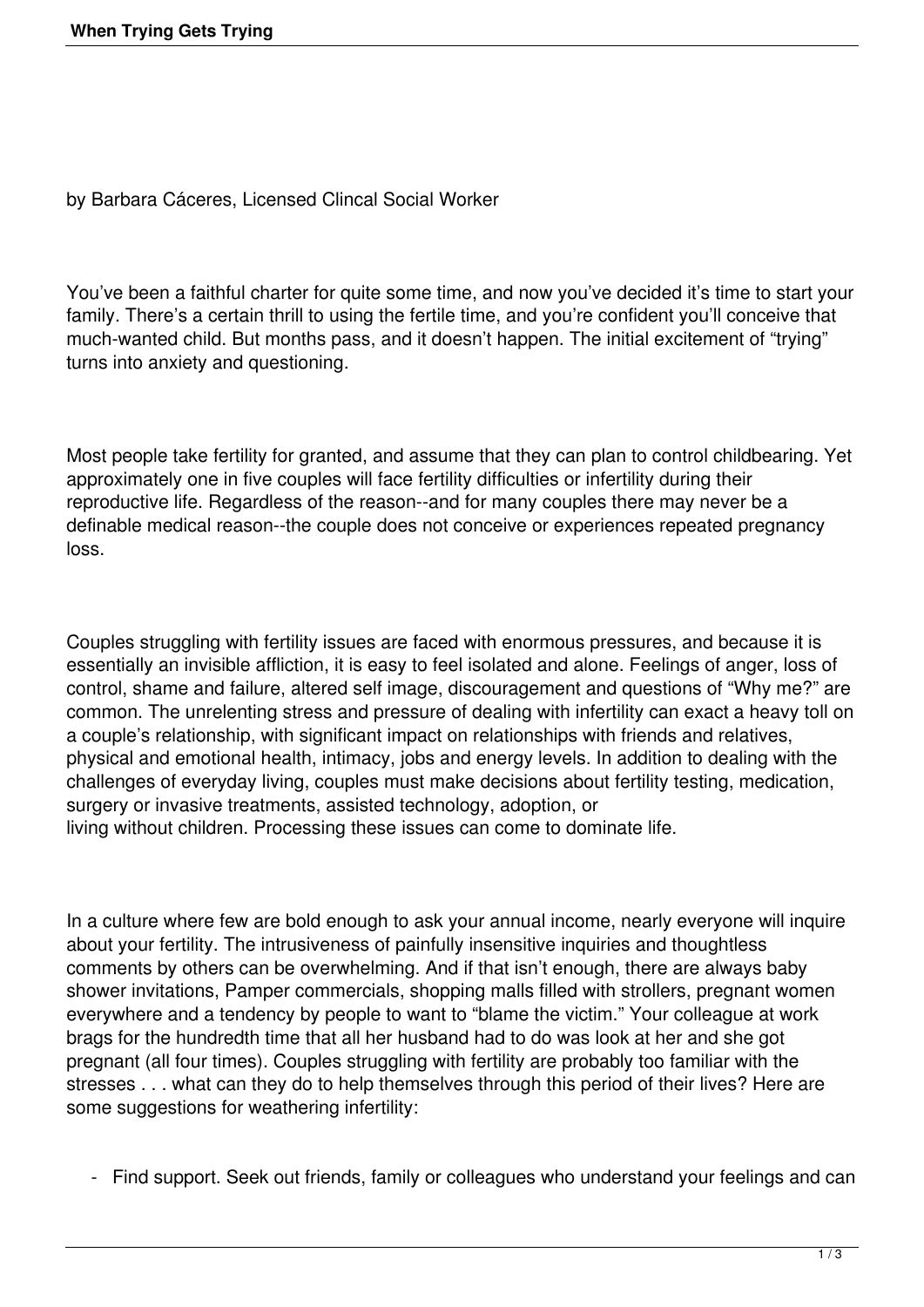be responsive to you by truly listening, empathizing and offering support and protection over the long haul. A mental health professional acquainted with the special emotional needs of an individual or couple facing fertility difficulties may also be helpful.

 - Protect your emotions. Learn to anticipate those persons or situations that you know will be painful or uncomfortable for you (baby showers, Baptisms, family gatherings, certain individuals or groups). There are so many situations in which you have little control over what you're exposed to that making a decision to limit your involvement or politely decline may feel liberating, and one way in which you can regain some control over your life. Remember--your mental health comes first, and if people can't understand why it's difficult for you to be around them, it's their problem.

 - Prepare yourself for thoughtless inquiries. You may want to arm yourself with preplanned comebacks to deal with the insensitive remarks and obnoxious questions regarding your family size or fertility that crop up with alarming frequency. It may take some experimenting to find responses that work for you, but having premeditated answers can relieve you of emotional turmoil in the "heat" of the moment.

 - Respect different coping styles. Any loss or crisis has the potential to create strain and deepen the bond in the marriage. Couples will generally handle infertility similarly to other crises, although infertility has the added dimension of isolation which may cause them to rely entirely on each other and draw them closer. Each partner may be in a different place emotionally or have different ways of handling their feelings, which can cause a sense of estrangement. Respect for these different coping styles, patience with each other, and good communication will help you survive as a couple through this difficult time.

Use the "20 Minute Rule." One infertility therapist has recommended limiting the time couples spend in infertility discussions (you can set your own time limit). This guarantees the spouse who may be reluctant to discuss these issues that the discussion will end, and assures the partner who wishes to talk that the conversation will take place.

 - Schedule time off from infertility. It is easy to underestimate the effect of months of charting, medical procedures, treatments and disappointments. Taking a vacation from focusing on fertility may give you an opportunity to get back in touch with yourself and each other.

 - Share responsibility for the work of infertility. Couples can expend a tremendous amount of energy on the work of infertility--treatment, scheduling, research into treatments and resources, dealing with insurance companies, grieving--while the woman is generally the one who undergoes treatment. Developing a plan for equitable division of labor so that both partners feel involved (even if some activity is largely symbolic) may alleviate one source of tension between partners.

 - Take care of yourself physically. You may get a lot of advice from others, and chances are you'll be told frequently to "just relax." Although there is no proven connection between anxiety and infertility beyond the possibility of delayed ovulation (and therefore decreasing the number of chances of getting pregnant), you will certainly feel better during this stressful time if you are well rested and as relaxed as possible. Exercise, massage, meditation, getting out of town for the weekend, or other soothing activities may all enhance your feeling of well-being.

 - Educate others. Depending on where you are emotionally in the process and how willing you are to share your experience, you may want to educate those people with whom you come in regular contact about the emotional aspects of dealing with infertility. On a small scale, this can be done by simply telling someone what they could say or do (or not say or not do) that would bring you comfort. Although it requires energy and initiative from you, it may help others